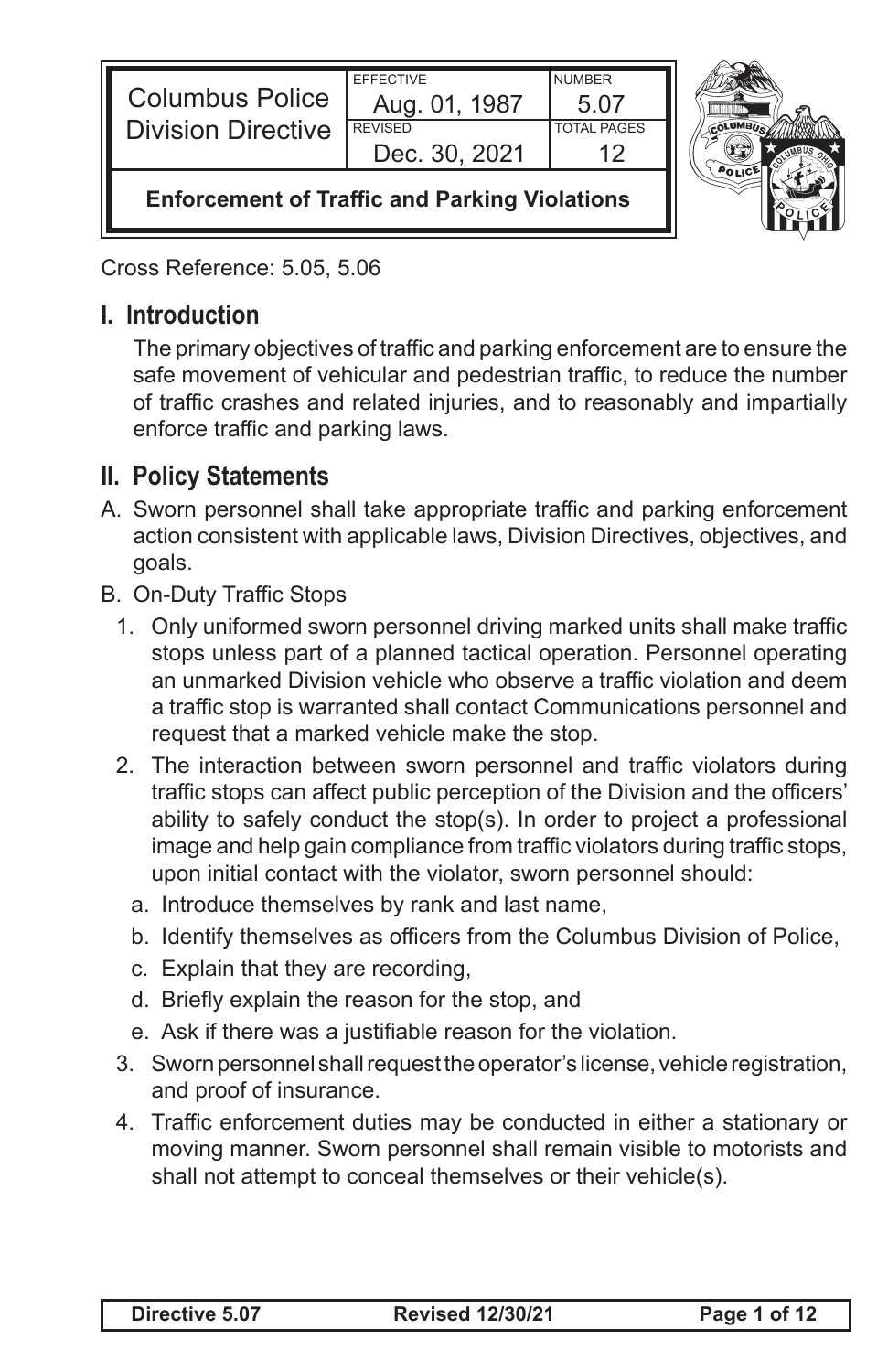- 5. Enforcement action shall be accomplished in a firm, impartial, and courteous manner. Sworn personnel making traffic stops should decide what course of action to take priorto approaching the violator; however, further information may alter the original decision. Sworn personnel should ensure it is fact that alters the decision, not the violator's personality.
- C. Off-Duty Enforcement Policy

 Off-duty sworn personnel in private vehicles shall neither enforce traffic laws nor stop the operator of a vehicle who is involved in a misdemeanor offense. Off-duty personnel who observe a traffic violation, or observe the operator of a vehicle involved in a misdemeanor offense, and deem that a traffic stop is warranted shall contact Communications *personnel*  and request that a marked vehicle make the stop.

- D. Uniform Enforcement Policies
	- 1. In order to apply uniform traffic enforcement policies, the following guidelines have been established. Deviation from these guidelines may require justification.
		- a. Driving under the influence of alcohol/drugs

 If sworn personnel establish probable cause that the operator of a vehicle is under the influence of alcohol *or* drugs, the violator shall be appropriately charged*. R*efer to the "OVI Violators" directive.

- b. Driving under suspension/revocation or no operator's license
	- (1) If the operator of a vehicle does not have a valid operator's license in his or her possession, sworn personnel shall check LEADS to confirm the existence of a valid license.
		- (a) If the operator has a valid license and proper identification has been established, a traffic citation should not be issued.
		- (b) If the violator does not have a valid license, appropriate enforcement action shall be taken.
		- (c) If the operator's license is suspended or revoked, sworn personnel shall issue a traffic citation or make an arrest, note the LEADS information on the traffic citation, and attach the printout to the Arrest Information, form U-10.100. Sworn personnel shall write on each page of the LEADS printout that the printout is being forwarded to the prosecutor's office and the date and time it was sent.
	- (2) Sworn personnel shall not allow an unlicensed operator to drive a vehicle from the location of a stop.
- c. Speed violations
	- (1) Sworn personnel should issue a warning to the operator of a vehicle whose speed is five miles per hour or less over the speed limit.
	- (2) Sworn personnel may issue a warning or traffic citation to the operator of a vehicle whose speed exceeds the speed limit by six to nine miles per hour based upon the totality of the circumstances at the time of the violation.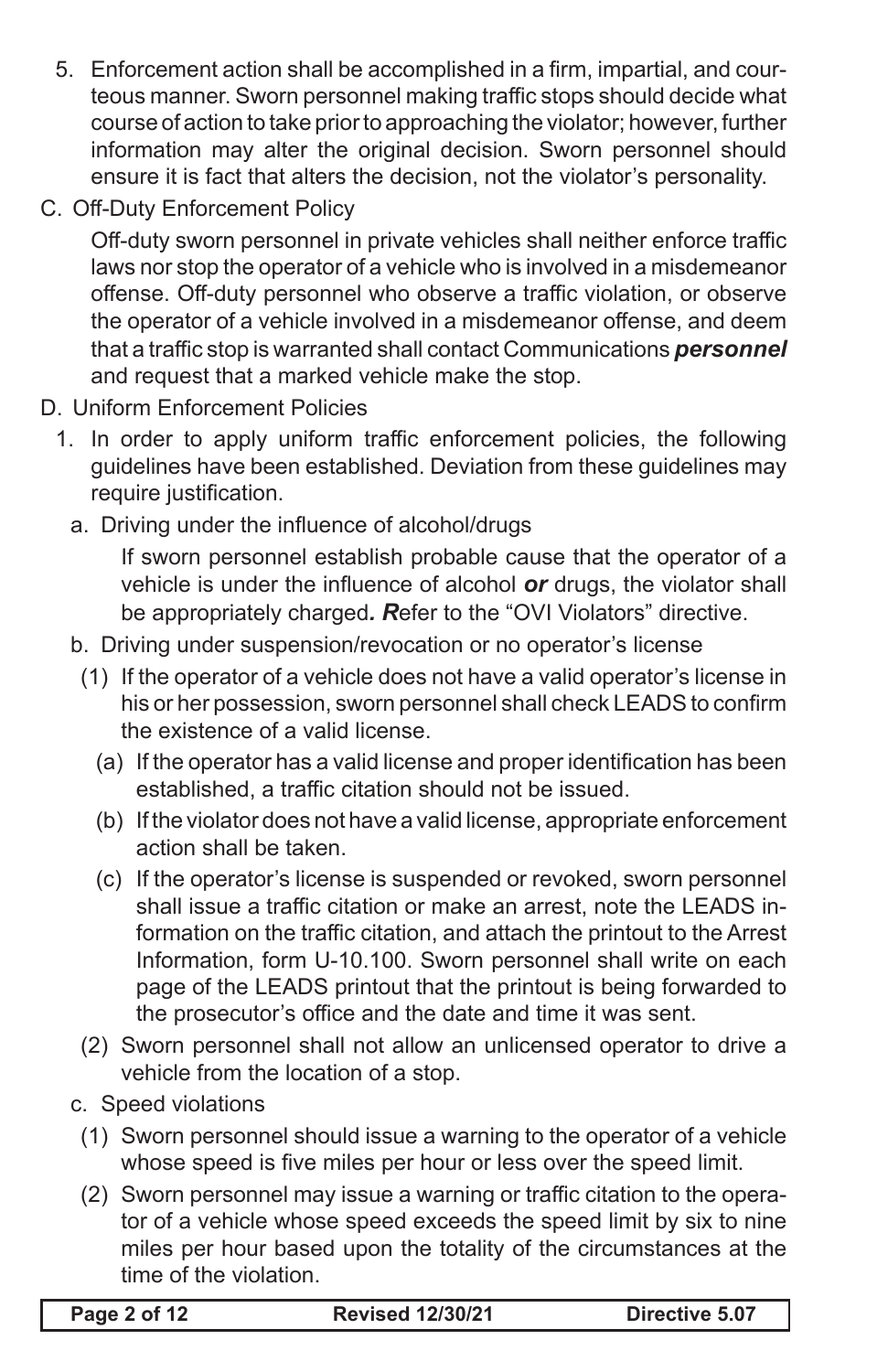- (3) Sworn personnel should issue a traffic citation to the operator of a vehicle whose speed exceeds the speed limit by ten miles per hour or more.
- d. Failure to yield to an emergency vehicle
	- (1) When sworn personnel observe the operator of a vehicle failing to yield to an emergency vehicle, personnel shall consider if the motorist was, orreasonably shouldhavebeen,awareoftheemergency vehicle.Factors to consider include whether the emergency vehicle's emergency lights and siren were operating and whether the emergency vehicle was being operated with due regard for safety.
	- (2) Sworn personnel should question operators in all situations involving suspected failure to yield to emergency vehicles and attempt to determine if the operator had appropriate warning of the approaching emergency vehicle.
- e. Other hazardous violations

 Sworn personnel should issue a traffic citation to the vehicle operator who commits a traffic violation in a hazardous or high traffic crash location. Refer to the "Traffic Crash Investigations" directive.

f. Off-road vehicle violations

 Upon receiving complaints regarding trespassing and/or property damage caused by the operation of an off-road vehicle, investigating sworn personnel shall attempt to identify the vehicle operator if the property owner wishes to file charges.

- g. Equipment violations
	- (1) Sworn personnel should issue a traffic citation when a vehicle's required equipment is either missing or inoperable and the operator should have been aware of the problem, for example, old damage to a front fender with a missing headlight.
	- (2) Sworn personnel shall not allow any vehicle deemed unsafe as specified in the Columbus City Code to operate on the public roadways.
- h. Public carrier or commercial vehicle violations

 Sworn personnel shall handle the operator of a public carrier or commercial vehicle who commits a traffic violation in the same manner as the operator of a private vehicle who commits a similar violation.

i. Other non-hazardous violations

 Non-hazardous traffic violations are violations of the traffic laws affecting the use or protection of streets or highways, but not enacted primarily to regulate safe movement of vehicles and pedestrians, such as a registration violation. The decision to either warn or issue a traffic citation to a violator for a non-hazardous traffic violation shall ultimately relyontheswornpersonnel's judgmentbasedonthetotality of the circumstances at the time of the violation.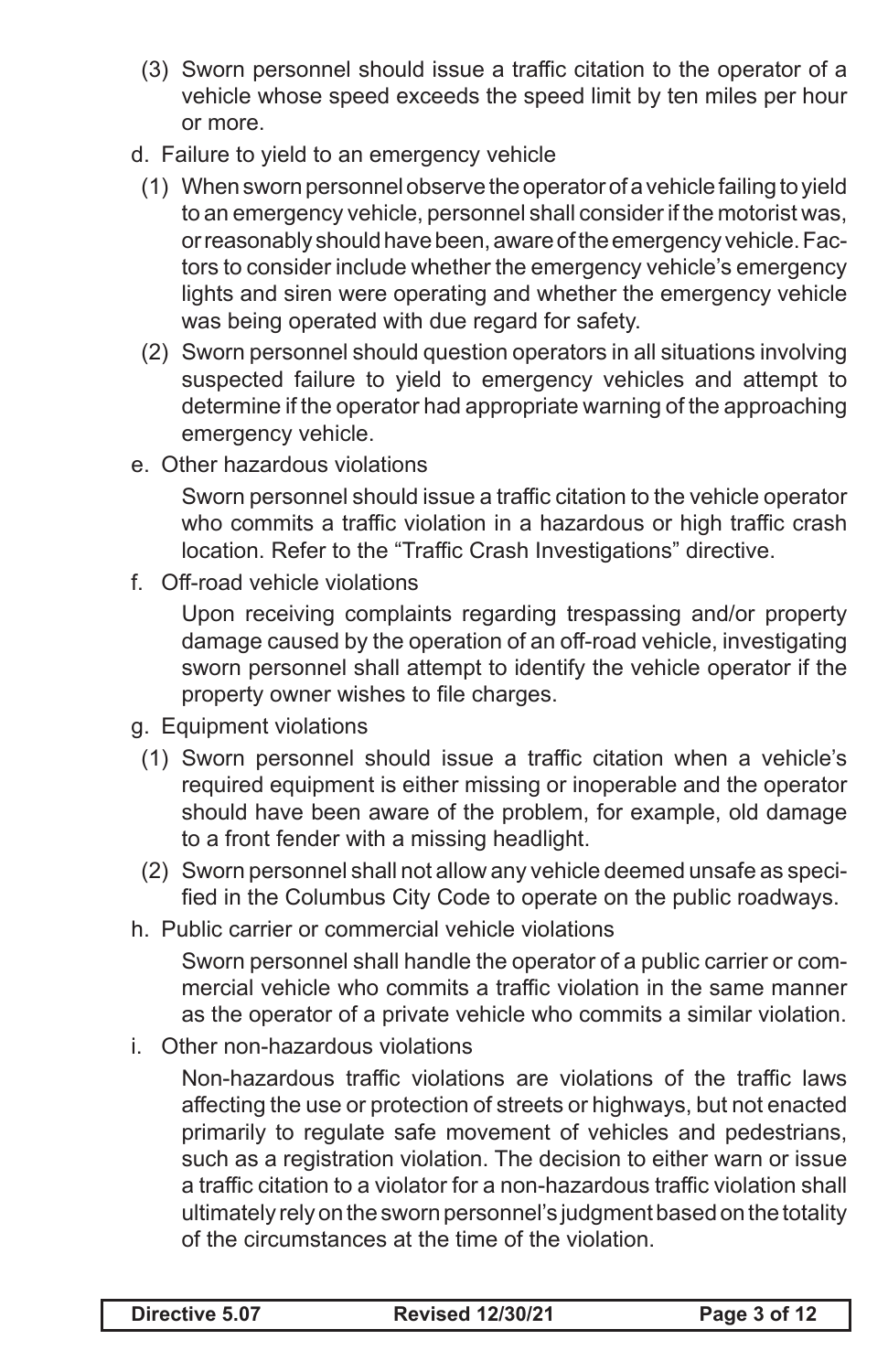- j. Multiple violations
	- (1) Sworn personnel shall follow established guidelines to either warn or issue a traffic citation to the operator of a vehicle for a single or multiple hazardous violations.
	- (2) Sworn personnel should not file a second traffic charge on the operator of a vehicle if a single offense being charged is all-inclusive, for example, reckless operation.
	- (3) The decision to warn or issue a traffic citation to the operator of a vehicle for multiple hazardous violations should be based on sworn personnel's judgment regarding the totality of the circumstances at the time of the violation.
	- (4) If there are multiple equipment violations on the same vehicle, sworn personnel should issue a traffic citation for only the most serious equipment violation.
- k. Newly enacted laws or regulations

 Sworn personnel should issue a warning for a non-hazardous traffic violation of a newly enacted law or regulation for a period of 30 days from the effective date of the law or regulation.

- Note: This policy does not apply if specified otherwise by law, regulation, or special order.
- I. Pedestrian and bicycle violations

 Sworn personnel should issue a traffic citation to pedestrians or bicyclists whose actions create a hazard to themselves, pedestrians, or vehicular traffic.

- m. Non-resident traffic violators
	- (1) Sworn personnel may issue a traffic citation to persons from any state unless excluded by law.
	- (2) The Ohio Revised Code (ORC) Non-Resident Violators Compact statute permits a traffic citation be issued to a resident of a compact state. The violator shall be required to sign the traffic citation. Sworn personnel shall instruct the violator that signing the citation guarantees that he or she will meet the terms and instructions of the traffic citation and that failure to comply before the assigned court date shall result in the suspension of his or her operator's license by the issuing state.
		- (a) Refer violators to the Clerk of Courts for all appearance bond questions.
		- (b) Personal recognizance is permitted unless prohibited by law.
		- (c) Categories of violations not covered by the compact:
			- i) Offenses which mandate a court appearance
			- ii) Moving violations that involve a suspension or revocation
			- iii) Size and weight violations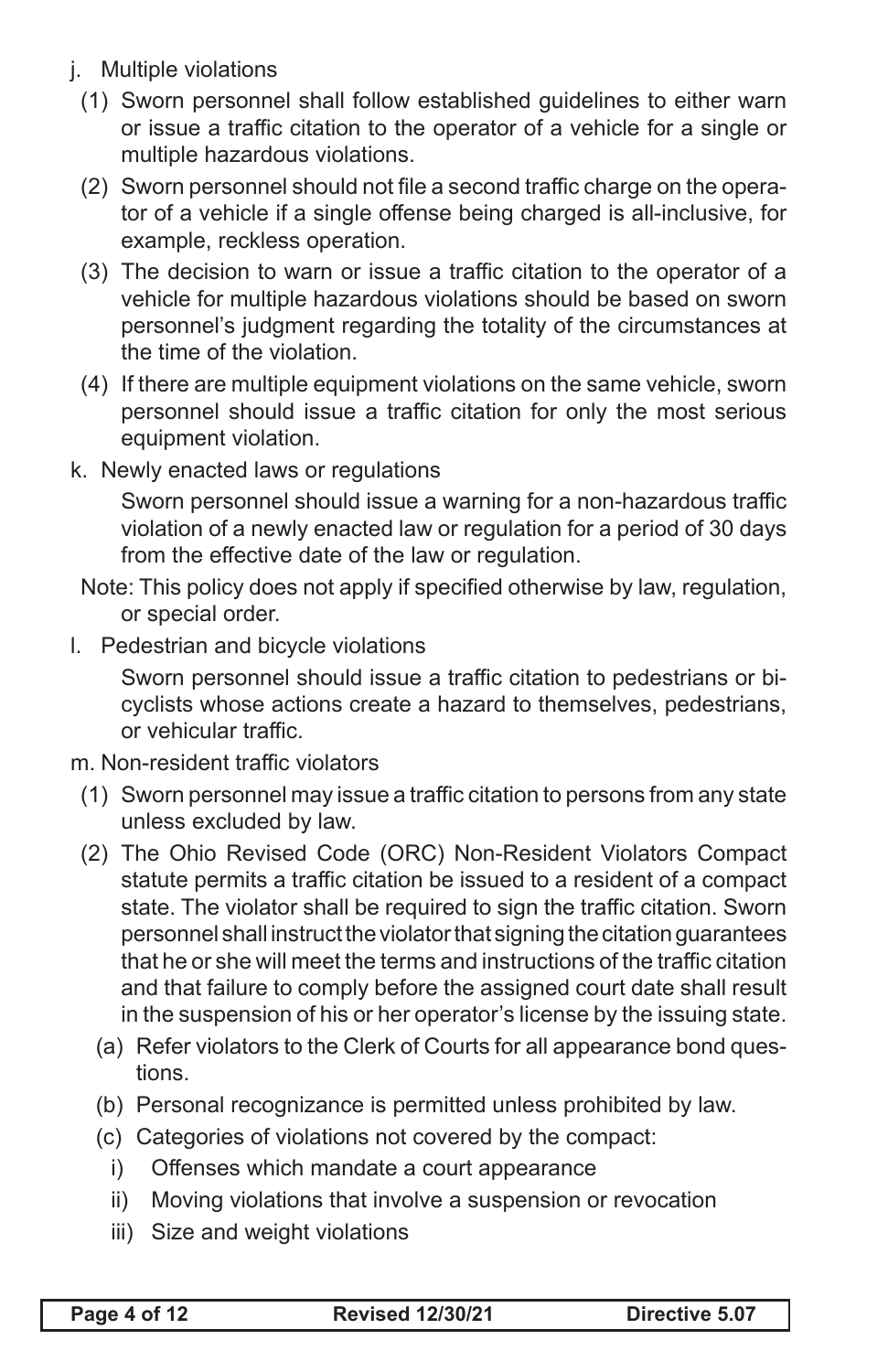- iv) Transportation of hazardous materials violations
- v) Registration and operator's license violations
- vi) Parking violations
- vii) Equipment violations
- (d) Sworn personnel shall escort violators refusing to sign the traffic citation to the Clerk of Courts to post bond. If unable to post bond, sworn personnel shall arrest the violator.
- (3) When encountering a violator who is a resident of a state that is not a member of the compact, sworn personnel may take any appropriate enforcement action, including the issuance of a traffic citation. There is no legislated recourse when a violator from a non-member state does not appear in court or pay the citation. Non-member states are as follows:
	- (a) Alaska
	- (b) California
	- (c) Michigan
	- (d) Montana
	- (e) Oregon
	- (f) Wisconsin
- E. Arrest Exceptions for Minor Misdemeanor Traffic Violations
	- 1. Sworn personnel shall not arrest for a minor misdemeanor traffic violation unless the sworn personnel witnessed the traffic violation and one of the following conditions applies:
		- a. The offender requires medical care or is unable to provide for his or her own safety.
		- b. The offender cannot or will not offer satisfactory evidence of identity.
		- c. The offender refuses to sign the traffic citation.
		- d. The offender has previously received a citation for the same misdemeanor offense and has not responded to it properly.
- F. Felony Traffic Violators
	- 1. Arresting personnel shall process prisoners who have been arrested for felony traffic offenses, including felony OVI.
	- 2. Accident Investigation Unit (AIU) personnel may assist the arresting personnel with a felony fleeing case if requested.
- G. Traffic Enforcement and Legislators

 Sworn personnel shall not arrest members of the General Assembly while traveling to, from, and during sessions of the General Assembly. Sworn personnel may issue traffic citations.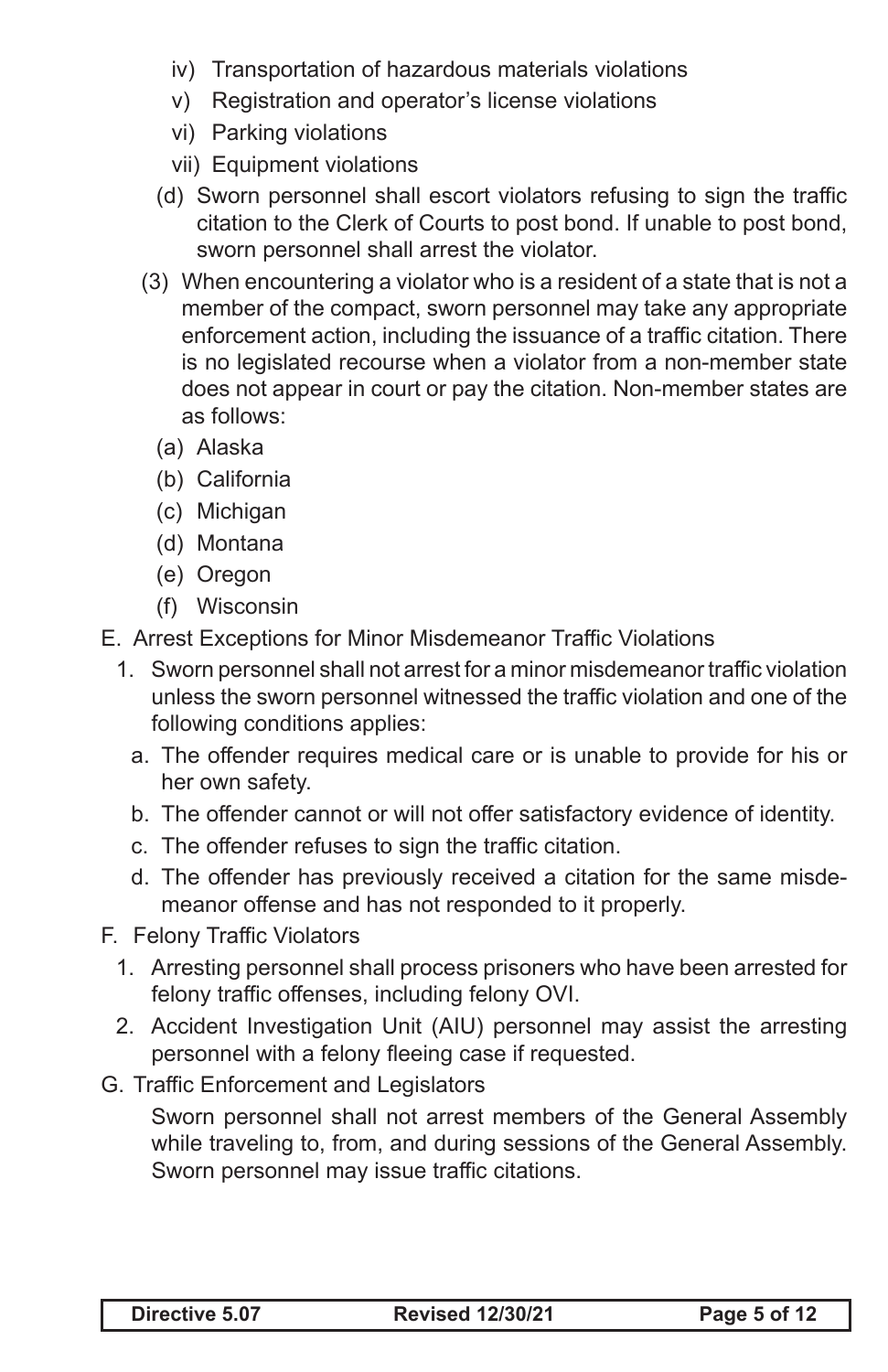- H. Traffic Enforcement and Foreign Diplomats
	- 1. When encountering a traffic violator who claims diplomatic immunity, sworn personnel should immediately ask for official Department of State identification. Normal arrest and detention procedures should be followed if the individual fails to produce satisfactory identification. Routine traffic citations do not constitute arrest and are permissible; however, the signing of the traffic citation cannot be required. Although a person with diplomatic immunity may not be detained or arrested unnecessarily, if a public safety issue is involved the person may be detained for the safety of the community.
	- 2. Any enforcement action beyond issuing a traffic citation should be fully documented and a copy forwarded through the chain of command to the appropriate deputy chief, who shall forward the information to the Department of State.
	- 3. Should additional information concerning the verification of diplomatic immunity be needed, Communications *personnel* maintain a manual on procedures for dealing with foreign dignitaries.
- I. Traffic Enforcement and Military Personnel
	- 1. Military personnel are exempt from arrest while:
		- a. Performing their official duties and operating under orders of their commanding officer, or
		- b. Traveling to and from their place of duty, including parades.
	- 2. Military personnel operating a vehicle may be issued a traffic citation.
	- Note: The signing of the citation is not required pursuant to the ORC.
- J. Enforcement of Parking Violations
	- 1. Sworn personnel dispatched to or observing illegally parked vehicles during their tour of duty or, if applicable, while working special duty shall take appropriate enforcement action. If possible, sworn personnel should attempt to make contact with the registered owner prior to taking enforcement action.
	- 2. Sworn personnel shall issue a parking citation and impound an illegally parked vehicle creating an unsafe condition to other motorists or pedestrians or impeding the flow of vehicular or pedestrian traffic.
	- 3. Armored vehicles are subject to parking rules, regulations, and laws. Due to the substantial risks involved with transferring valuables, sworn personnel shall use discretion.
	- 4. The following City holidays are the only "free parking holidays" at City parking meters as listed by the Parking Violations Bureau:
		- a. New Year's Day (January 1)
		- b. Martin Luther King, Jr., Day (third Monday in January)
		- c. Presidents Day (third Monday in February)
		- d. Memorial Day (last Monday in May)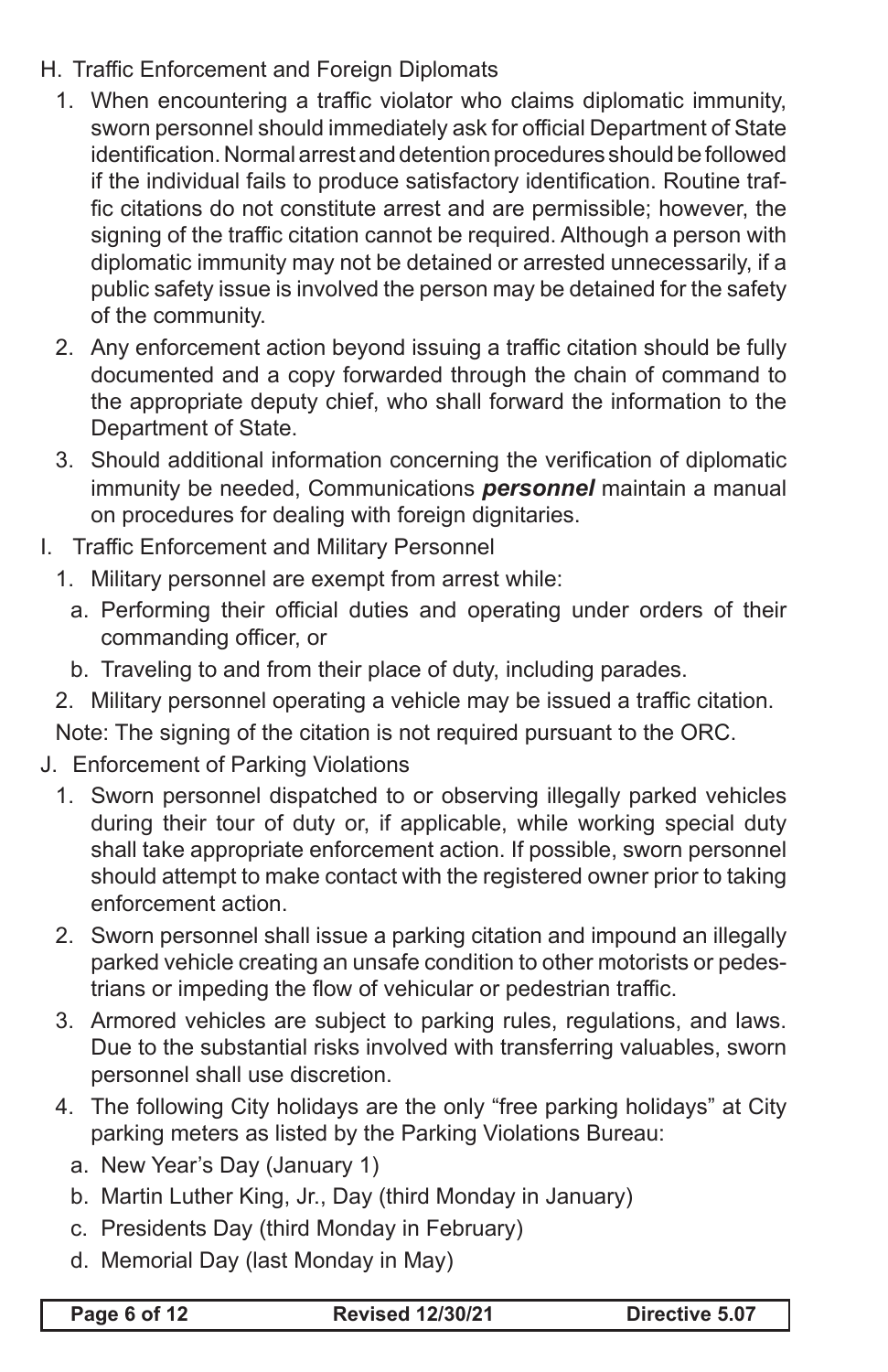## e. *Juneteenth (June 19)*

- *f.* Independence Day (July 4)
- *g.* Labor Day (first Monday in September)
- **h.** Veterans Day (November 11)
- *i.* Thanksgiving Day (fourth Thursday in November)
- *j.* Christmas Day (December 25)
- 5. On City holidays, sworn personnel should enforce parking restrictions at locations that are properly posted and specifically limit parking at all times, for example, areas designated as "No Stopping," "Bus Stop Only," etc.
- 6. On City holidays, sworn personnel shall not enforce parking restrictions at locations that are posted and only limit parking during specific periods of time, for example, areas designated as "No Stopping 7 a.m.–9 a.m.," "No Stopping 4 p.m.–6 p.m.," etc.
- K. Sworn personnel shall be accountable for all books of parking infraction notices and traffic citations issued to them. Only supervisors shall sign out these books.
- L. The establishment of traffic citation quotas by any supervisor shall be prohibited.
- M. Sworn personnel shall complete the Traffic Data Collection, form U-10.117, for all self-initiated traffic stops.
	- 1. If possible, complete the electronic version of the Traffic Data Collection form on the vehicle's MDC or Division computer workstation.
	- 2. If the electronic version is not available, complete the paper Traffic Data Collection form and turn it in prior to the end of the tour of duty.
- N. Sworn personnel shall conduct warrant checks and verify possible warrants on all traffic violators.
- O. Sworn personnel shall conduct a LEADS check on all traffic violators to check the status of their operators' licenses.
- P. Traffic Enforcement and Illegal Immigrants
	- 1. Sworn personnel arresting a suspected illegal immigrant shall fax the Arrest Information form to the Detention and Removal Office (DRO) within the Immigration and Customs Enforcement (ICE) office. The fax number for DRO is (614) 469-5100.
		- a. During regular business hours, questions regarding this process may be directed to the DRO office at (614) 469-2900.
		- b. After regular business hours, if sworn personnel believe the suspected illegal immigrant may be released prior to the next business day, personnel should telephone DRO at (614) 332-7986 to notify the on-duty agent.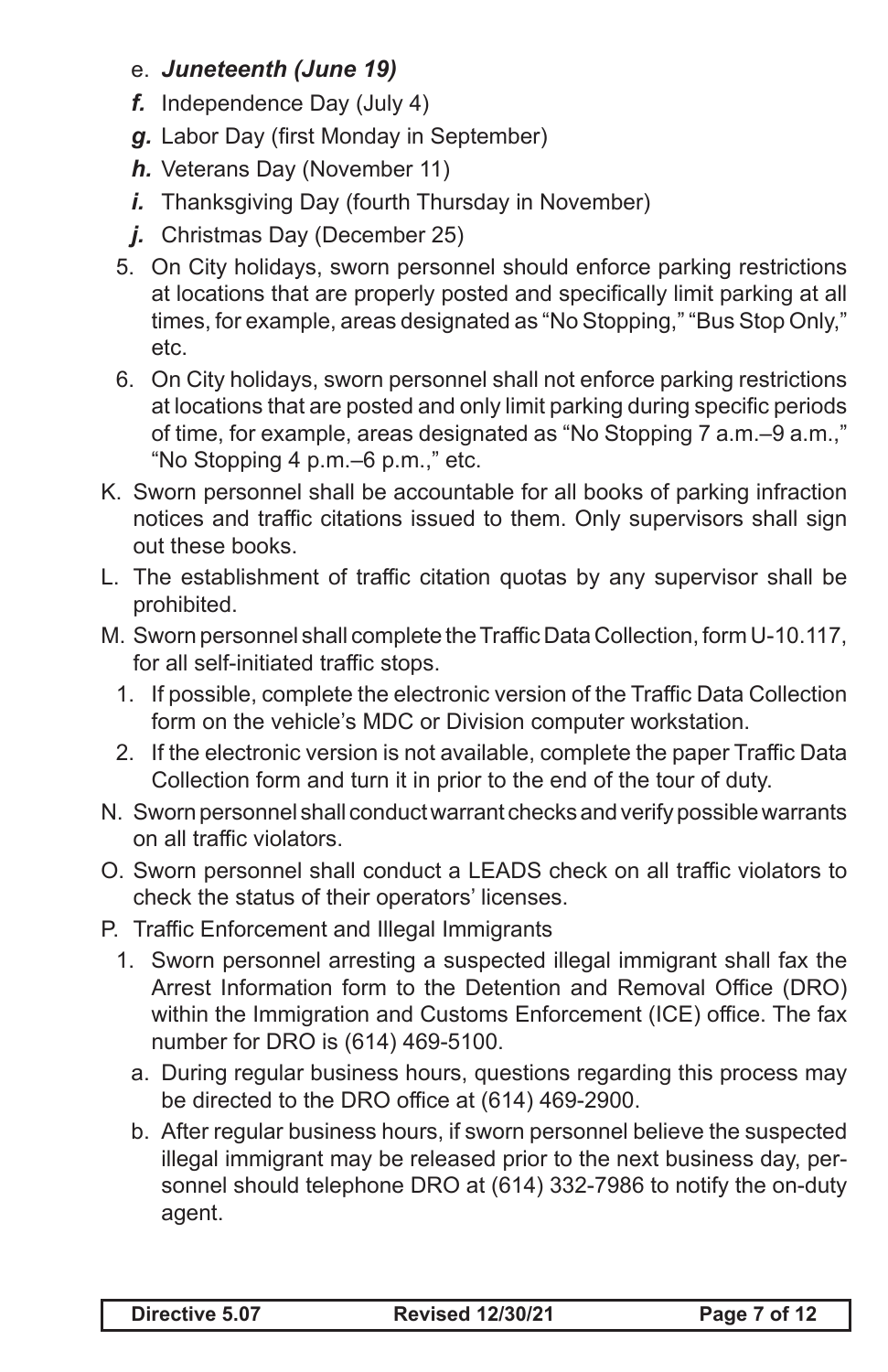## **III. Procedures**

- Note: The following procedures do not specifically apply to OVI violations. Refer to the "OVI Violators" directive for procedures.
- A. Issuing a Traffic Citation Violator Not Slated
	- 1. Complete all required information on the traffic citation. List only the issuing officer.
	- 2. Check the appropriate box to indicate whether the violator provided proof of insurance. If not provided, advise the violator to contact the Bureau of Motor Vehicles for further information.
	- 3. If the violation occurs outside Franklin County, insert the name of the county in which the violation occurred in place of Franklin in the affidavit portion.
	- 4. Check the box with the appropriate court address on the front of the citation, regardless whether it is a summons to appear or a payable violation.
	- 5. Check the box "personal appearance required" when the violator is ordered in.
	- 6. Assign a court appearance date.
		- a. Adult violators
			- $(1)$  Assign a court date 7 to 10 calendar days from the date the traffic citation is issued.
			- (2) Do not assign a court date on a holiday.
			- (3) Assign a court *date* Monday through Friday.
			- (4) Assign a courtroom as follows:

| Community<br>Services North,<br>Traffic, and<br><b>Other Bureaus</b> | For citations with the last names A–K, 9:00 a.m.<br>in Courtroom 1A.  |
|----------------------------------------------------------------------|-----------------------------------------------------------------------|
|                                                                      | For citations with the last names L-Z, 9:00 a.m.<br>in Courtroom 1B.  |
| Community<br>Services South                                          | For citations with the last names A–K, 10:00 a.m.<br>in Courtroom 1A. |
|                                                                      | For citations with the last names L-Z, 10:00 a.m.<br>in Courtroom 1B. |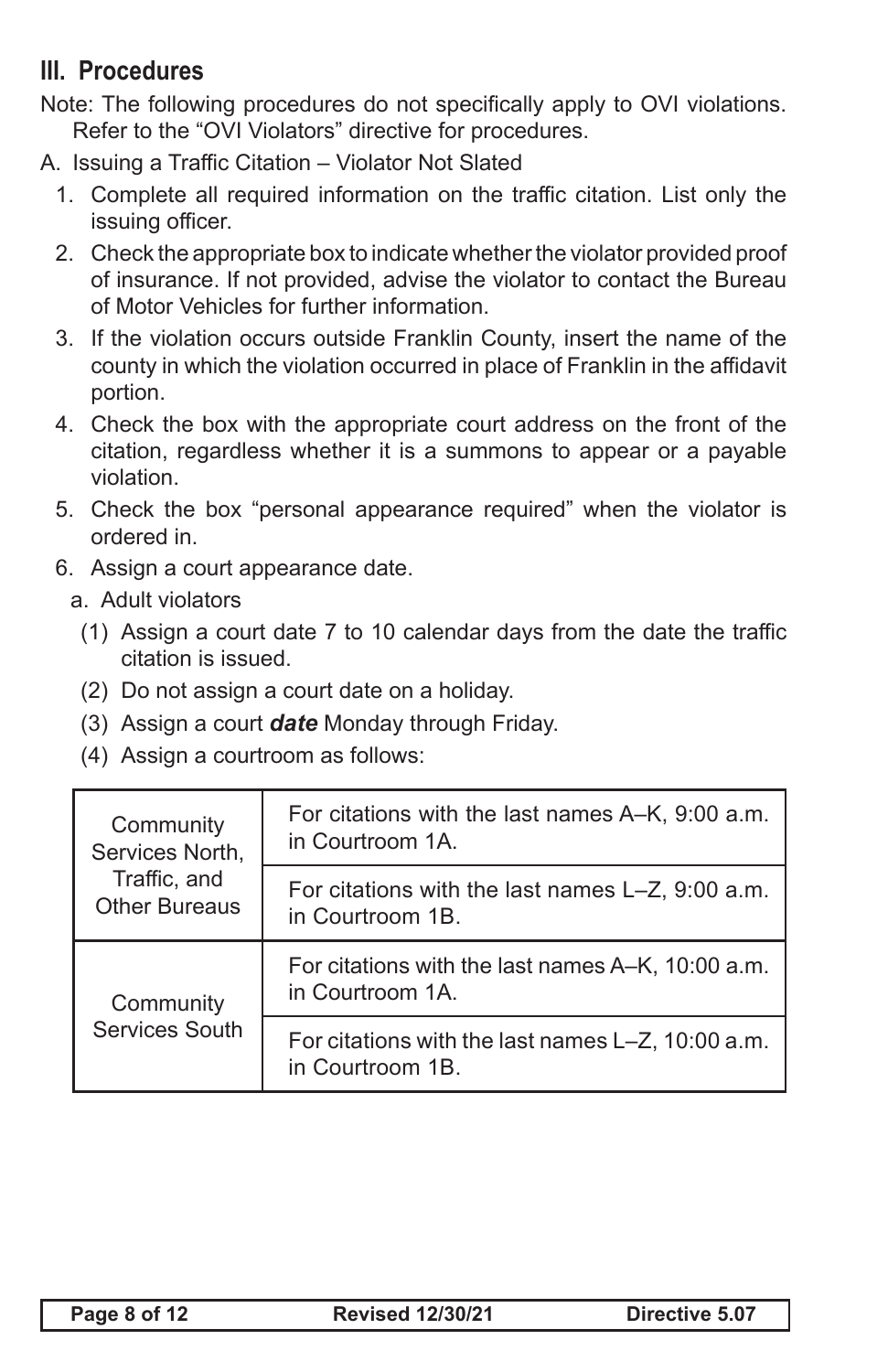- b. Juvenile violations occurring within the City of Columbus in Franklin County:
	- (1) Check the box with the appropriate court address on the front of the citation.
	- (2) *Ensure the address on the license is current, and if not, write the correct address on the signature line.*

Residential County

| <b>Franklin County</b><br>or<br>Out of State | Write "To be set" - Franklin County will notify. |
|----------------------------------------------|--------------------------------------------------|
| Other Ohio<br>County                         | Write "To be set" - Franklin County will notify. |

c. Juvenile violations occurring within the City of Columbus in Delaware County:

Residential County

| Delaware<br>County | Assign a court date of Thursday, 14 to 21 days<br>from the violation, at 8:30 a.m., 140 North Sandusky<br>Street, Delaware, Ohio 43015. |
|--------------------|-----------------------------------------------------------------------------------------------------------------------------------------|
| Out of State       | Write "To be set" - Delaware County will notify<br>by mail.                                                                             |

d. Juvenile violations occurring within the City of Columbus in Fairfield County:

Residential County

| <b>Fairfield County</b>                    | Assign a court date of Wednesday, 7 to 14 days<br>from the violation, at 8:30 a.m., 224 E. Main Street,<br>Lancaster, Ohio 43130. |
|--------------------------------------------|-----------------------------------------------------------------------------------------------------------------------------------|
| Other Ohio<br>County<br>or<br>Out of State | Write "To be set" - Fairfield County will notify by mail.                                                                         |

- 7. Inform the violator of the following:
	- a. The specific offense charged.
	- b. Whether the traffic citation can be paid or a court appearance is mandatory, if applicable.
	- c. Failure to sign the citation may result in arrest, if applicable.

**Directive 5.07 Revised 12/30/21 Page 9 of 12**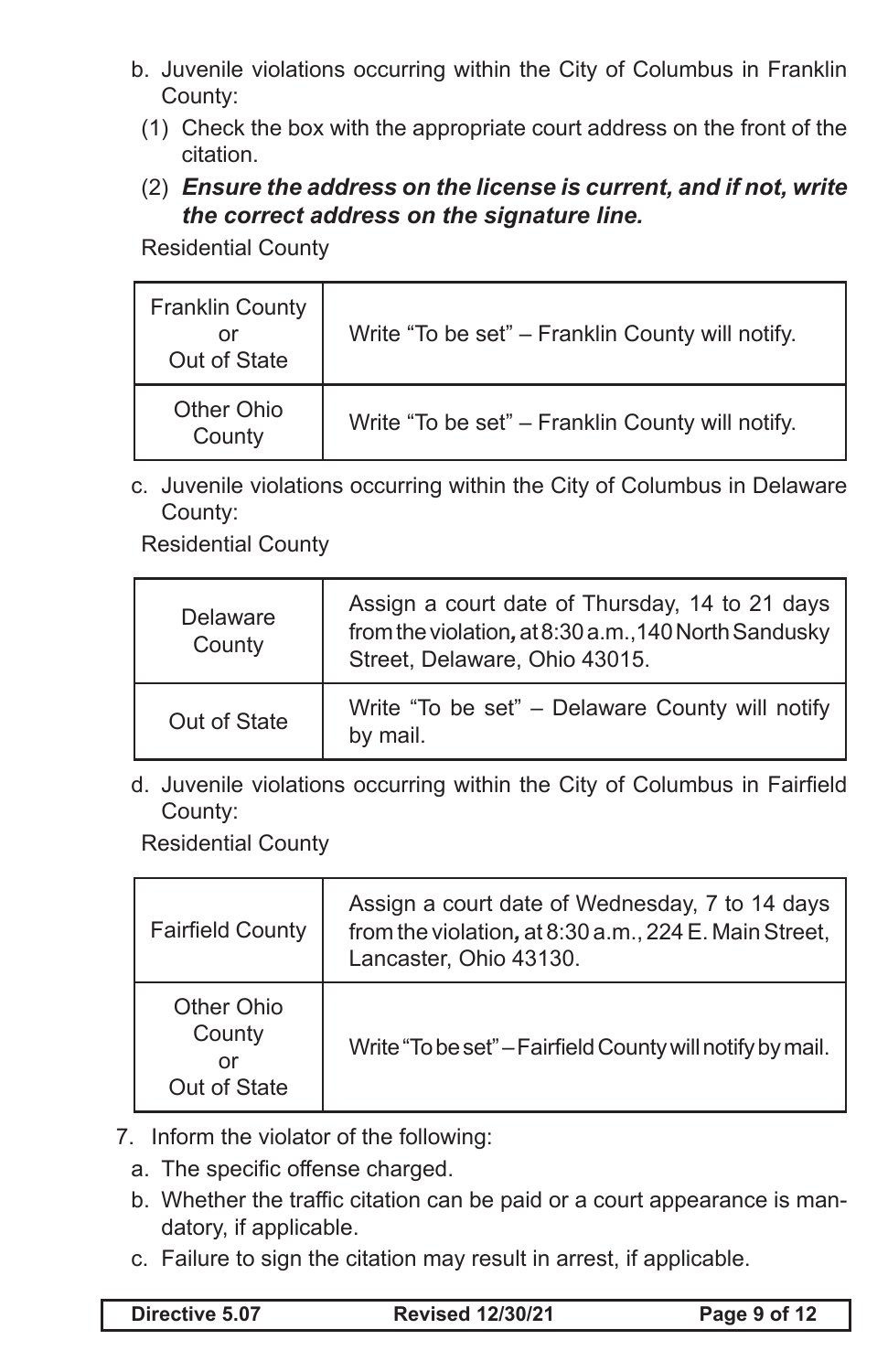- d. If a court appearance is not required*,* payment options are printed on the traffic citation.
- e. Read Notice #2 on the rear of the citation for additional information.
- 8. Give the violator the pink copy of the citation.
- 9. Complete an Arrest Information form for:
	- a. Adults when a court appearance is ordered, or
	- b. Juveniles when the violation is more serious than a minor misdemeanor.
- 10. Forward the remaining copies of the traffic citation and the Arrest Information form to the Court Liaison Unit.
- B. Issuing a Traffic Citation Violator is Slated
	- 1. Complete all traffic citations and an Arrest Information form prior to having the prisoner transported to jail. List only the issuing officer on the traffic citation.
	- 2. If the offense occurs outside Franklin County, but within City limits, print the name of the county in which the offense occurred in place of"Franklin" in the affidavit portion of the traffic citation.
	- 3. Print "slated" in the court date box of the traffic citation.
	- 4. The Clerk of Court's office will place the case number(s) on the traffic citation(s). Place the violator's copy (pink) of the traffic citation(s) with the prisoner's property.
	- 5. Slate the violator on all charges arising out of the same incident if you witnessed the misdemeanors or if an exception permits arrest for those misdemeanors not committed in your presence.
- C. Issuing a Parking Citation
	- 1. Complete all of the required information on the citation.
	- 2. Write only one violation per citation.
	- 3. Secure the orange (bottom) copy of the citation to the vehicle in a visible location.
	- 4. At the end of the tour of duty, forward the remaining copies of the citation to the Traffic Bureau.
	- 5. Remain with a vehicle creating a condition dangerous to other motorists or pedestrians until it is impounded or moved.
- D. Dismissing Traffic Citations
	- 1. Sworn personnel issuing a traffic citation
		- a. Do not write on or deface any copy of the citation.
		- b. Return all copies of the traffic citation that are still in your possession and forward to your immediate supervisor by the end of your tour of duty or as soon as practical, and advise him or her of the circumstances.
		- c. If the traffic citation has been filed, during normal business hours (8:30) a.m.–7:00 p.m.) contact the duty prosecutor to discuss the dismissal procedures.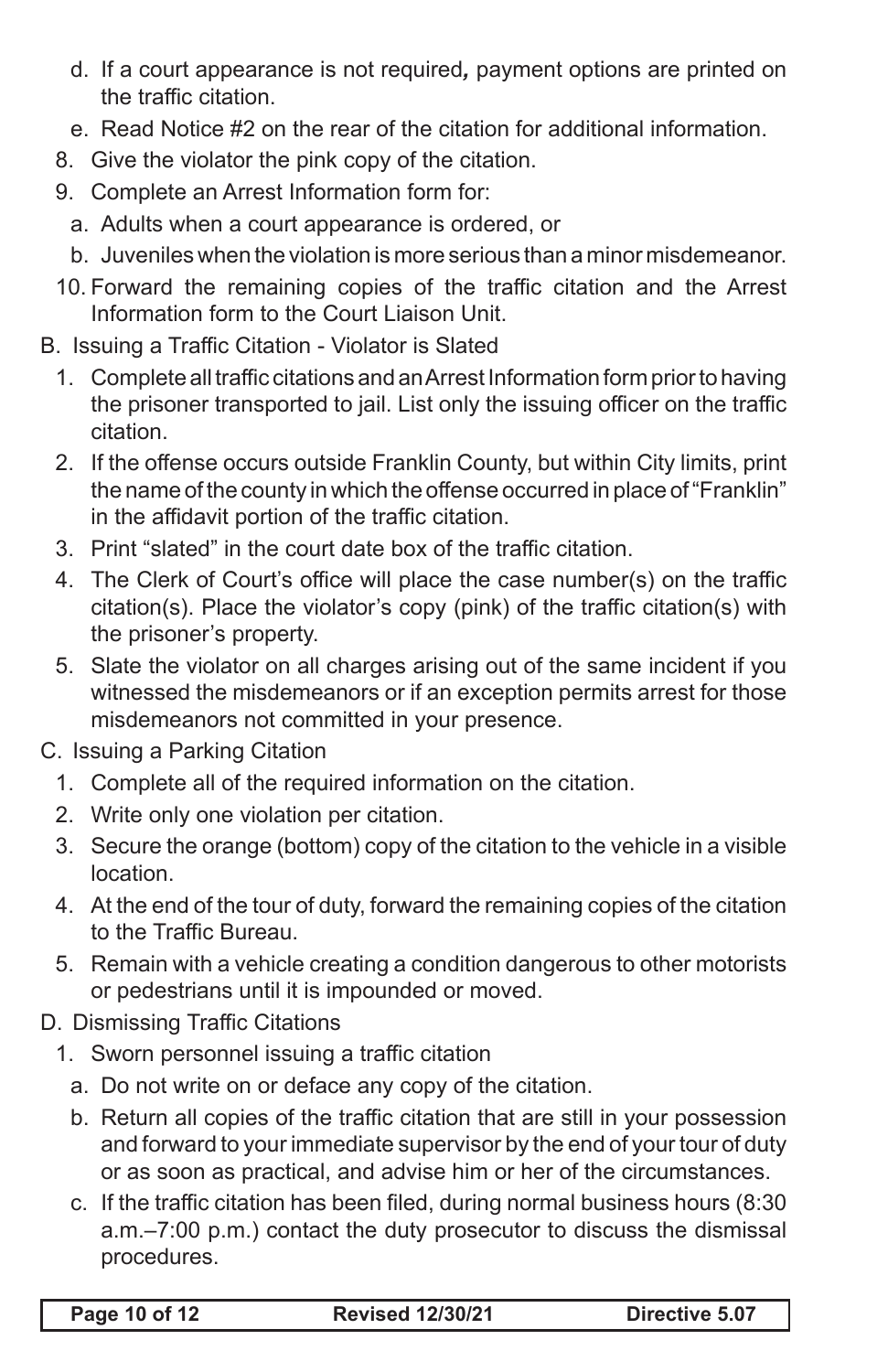- d. If the traffic citation has not been issued and needs to be voided due to damage, errors, etc., write "void" on the appropriate space on the ticket book ledger and present all copies of the citation to your immediate supervisor.
- 2. Immediate supervisor
	- a. Forward all copies of the citation as appropriate.
	- b. For traffic citations that have not been issued and need to be voided, initial and date by the "void" entry on the issuing employee's ticket book ledger. Destroy all copies of the citation.
- E. Dismissing Parking Citations or Requesting Dismissal of Parking Citations Received While Conducting Official Police Business
	- 1. Division personnel issuing or receiving a parking citation
		- a. Do not write on or deface any copy of the citation.
		- b. Complete the Parking Citation Dismissal Request, form U-20.100; attach all copies of the citation in your possession to the form; and forward to your immediate supervisor by the end of your tour of duty or as soon as practical.
			- (1) Indicate the reason for dismissal: "City vehicle on official business."
			- (2) Provide additional justification for dismissal for a safety violation, for example, parking too close to a fire hydrant.
			- (3) Do not identify the driver on the Parking Citation Dismissal Request.
			- Note: If the parking citation has not been issued and needs to be voided due to damage, errors, etc., present all copies of the voided citation to your immediate supervisor.
	- 2. Immediate supervisor
		- a. Recommend approval or disapproval of the dismissal request. If a civilian supervisor, do not make a recommendation and defer to the involved deputy chief.
		- b. Forward the Parking Citation Dismissal Request form and citation through the chain of command to the bureau commander no later than the end of the first business day after the citation was issued. If a civilian manager, forward the request to the deputy chief for approval or disapproval.
		- Note: For parking citations that have not been issued, ensure all copies are voided and destroy the citation.
	- 3. Bureau commander or deputy chief of a civilian manager
		- a. Review the Parking Citation Dismissal Request form and citation.
		- b. If approved:
			- (1) Fax the Parking Citation Dismissal Request form to the Parking Violations Bureau within 48 hours of issuance.
		- (2) Forward the original citation to the Parking Violations Bureau.